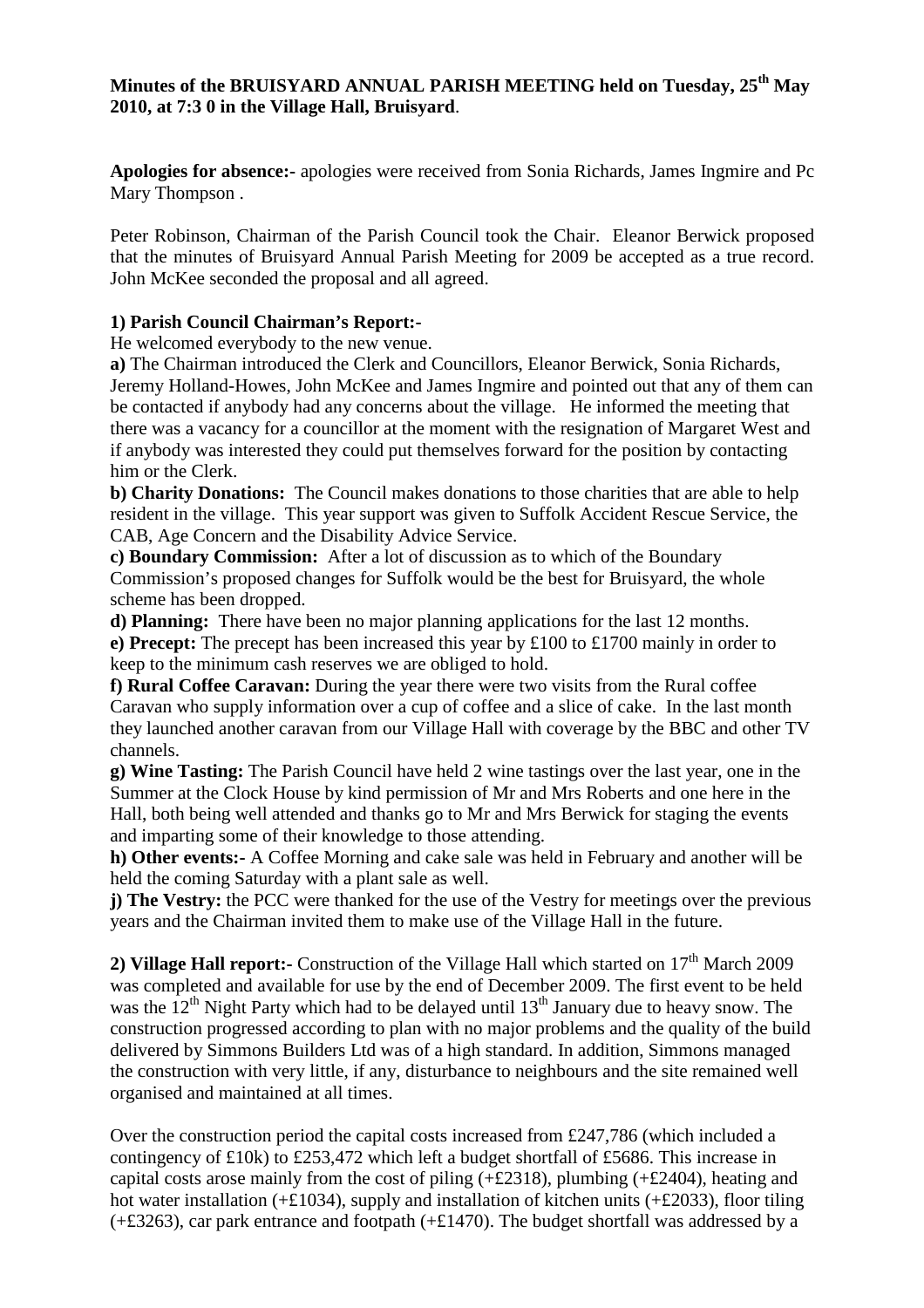grant of £1000 from Councillor Colin Hart which was used towards the cost of buying the chairs, an additional grant of £2000 from BSAC and village hall funds. In addition, the fencing and gate for the car park area was postponed until further funding was secured. An application was submitted to the Adnams Charity in early March and an award of £1253 was granted in May. This grant will cover the cost of installing the fencing and five bar gate as required under the lease agreement for the car park.

Additional work that has been undertaken in the hall since January has been the installation of sound absorbing ceiling panels and a brick plinth below where the plaster plaques will be fixed to prevent damage from chair backs.

The Royal Antediluvian Order of Buffalos, Kenneth Walker Lodge, awarded a grant of £100 in April which has been used to buy a combined microwave oven and grill, and an electric kettle. The Alde Community Council has also agreed to award £250 for the installation of five photovoltaic powered LED floodlights for the car park area.

The Energy Performance Certificate for the hall has now been received. The rating calculated by the energy assessor using the latest software is 'B'. The hall was designed and built for an 'A' rating. The difference is mainly due to the latest software used for assessment which assumes that a heat pump installation also uses air-conditioning and hence additional energy consumption. This is not the case for the hall but there appears to be little merit in challenging the assessment.

### **3) Bruisyard Social Amenities Committee AGM**

**a) Report and Account:-** The committee held a Barbeque and Fete during the summer featuring a Punch and Judy show, races for the children and a very popular crockery smashing stall. Although due to the terrible weather conditions the  $12<sup>th</sup>$  Night Party had to be postponed for a week it was held as the first event in the new hall. This event highlighted the poor acoustics in the hal lthough it appears everybody had a good time. The acoustic problems have now been solved by installing sound absorbing panels on the ceiling.

The Committee have made a further grant to the Village Hall of £2000 making £3000 in total. The present bank balance stands at £628.20

**b) Elections:-** All members of the committee have agreed to stand again. David Smith proposed that all be re-elected and that Theresa McKee and Glynis Holman elected to serve on the committee. Peter Robinson seconded this proposal and all agreed.

### **4) Bruisyard Young People:-**

The club was formed in March 2010 and meets weekly on a Wednesday evening from 6 to 8pm. There is a summer program for the children's play activity ongoing at the moment. There has been one fund raising event which was a Sausage and Mash Night. The sausages where kindly donated by a Richard Pawle of Hill Farm Bruisyard and the local band from within the village played for free. The event raised £350.00 - which has been spent on out door games for the children.

A grant of £200 from Colin Hart's Suffolk County Council Locality Budget has been received for which the club is very grateful.

The club has also had a grant from Suffolk Foundation of £900 for more equipment which will be bought later on in the year. BYP is being run as a sub-committee of the Bruisyard Village Hall committee.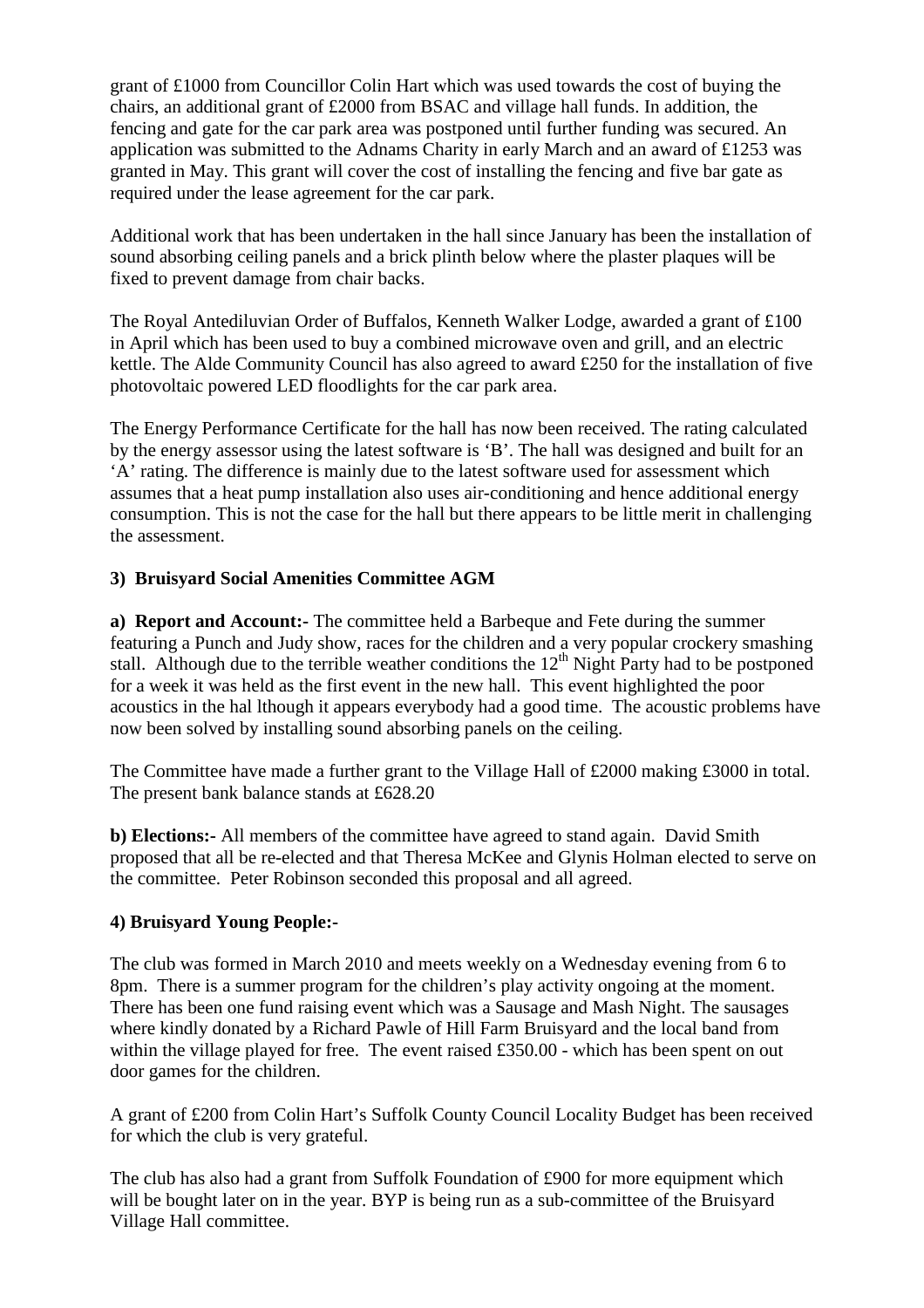Please let any children you know in the area about the club as they will be very welcome to attend.

**5) Police Report** - PCSO Mary Thompson sent a report for the meeting:-

Between  $1<sup>st</sup>$  April 2009 and  $31<sup>st</sup>$  March 2010 there were 3 reported crimes in Bruisyard

- The theft of heavy lifting machinery between  $11<sup>th</sup>$  and  $13<sup>th</sup>$  July
- Criminal damage to a vehicle between  $22<sup>nd</sup>$  and  $23<sup>rd</sup>$  July
- A theft between community service workers in the Church Yard.

The previous year there were 4 reported crimes.

# **Road Safety**

13 schools have taken up the **'**Kill Your Speed! Not me!! Campaign' and all took part in the Road Safety/speeding poster competition. The winning entries for each school will be judged for an overall SNT winner and the submissions have been exhibited in Framlingham Co-op for a week as a celebration for all the effort the pupils have put in.

### **Crime Trend**

There has been some heating oil thefts within the SNT. To guard against this security measures should be taken to frustrate offenders by improved lighting, putting in security measures for pipes and householders making regular checks.

Thefts of scrap metal, copper, lead etc are also occurring she urged all residents to secure any valuables and sheds and outbuildings needing to be secured with locks and consider buying a shed alarm.

She is happy to be contacted by the public about any police matters. Framlingham Police Station number is 01473 613500

# **6) District and County Councillor Colin Hart's Report:-**

The dominating issue for both District and County Council is finance and will be in the future with costs increasing and demand for services rising. Central government will be limiting funding to local government and there is a limit to they amount local taxpayers will tolerate increases in council tax. Savings and efficiencies have been implemented for some years without serious impact on services and even though the County Council has reduced costs by over £60 million they have increased the amounts spent on road maintenance, care for the elderly and child protection.

Both councils will need to take radical action to bridge budget gaps. The County Council will try and work more efficiently with the rest of public sectors in Suffolk and made it clear to staff that there needs to be a much smaller organisation in the future. The District Council already share Chief Executive and Head of Planning with Waveney District Council and will look into further shared services and working.

The previous Secretary of State decided not to take a decision on the recommendations put forward by Local Government Review concerning putting unitary councils in place of the present system. Colin Hart was not convinced that unitary government would be cheaper and it would have been expensive to implement the changes. It is hoped that no more will be heard of the proposals. One of the greatest concerns with the unitary model was who would be taking decisions about planning. He believes that local Councillors and planning officers know the area. The present system successfully rejected the developer's claim they had made a start on the project for the Parham wind farm and the planning permission lapsing earlier this year.